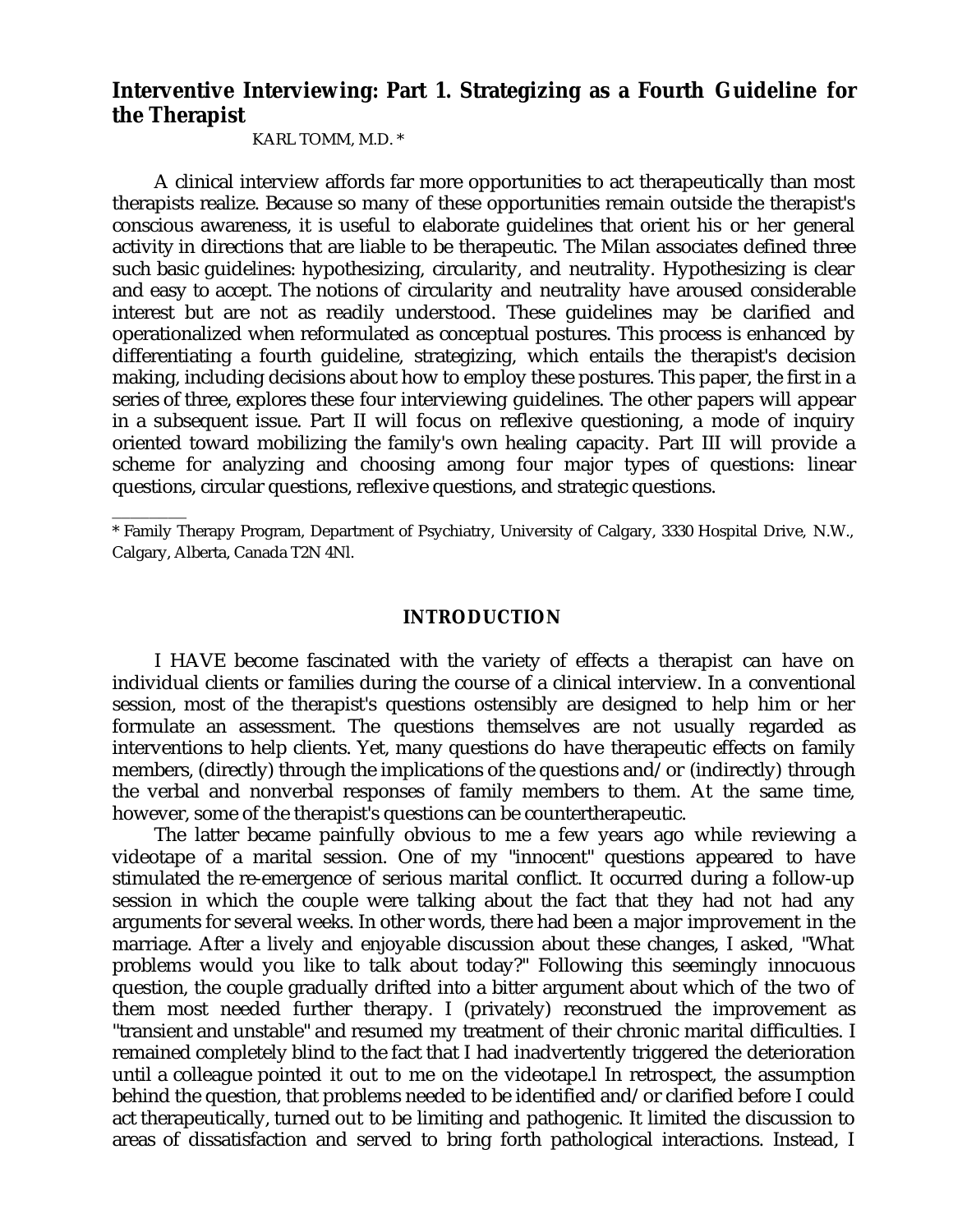could have capitalized on the new developments and asked questions that were designed to strengthen the recent changes. Unfortunately, I did not see that option clearly at the time.

This blunder and other more positive learning experiences (reported in Part II) led me to realize that a therapist is far more influential in what emerges during a session than I had previously imagined. I began examining the interviewing process in greater depth and eventually came to the conclusion that it would be more coherent and heuristic to regard the whole interview as a series of continuous interventions. Thus, I began to think in terms of "interventive interviewing," a perspective in which the range of therapeutic opportunities is extended by considering everything a therapist does during an interview to be an intervention.

\_\_\_\_\_\_\_\_\_\_\_\_\_\_\_\_\_\_

 $\overline{\phantom{a}}$  ,  $\overline{\phantom{a}}$ 

This perspective takes seriously the view that it is impossible for a therapist to interact with a client without intervening in the client's autonomous activity. (2) The therapist assumes that everything she or he says and does is potentially significant with respect to the eventual therapeutic outcome. For instance, every question and every comment may be evaluated with respect to whether it constitutes an affirmation or a challenge to one or more behavior patterns of the client or family. As illustrated in the scenario described above, to ask about a problem is to invite its emergence and to affirm its existence. In addition, to listen to and to accept the description of a problem is to concede power with respect to its definition (10). Within this perspective, no statement or nonverbal behavior is assumed, a priori, to be inconsequential. Nor is the absence of certain actions considered trivial. By not responding to particular events the therapist may knowingly or unknowingly disappoint or fulfill certain expectations of one or more family members. For instance, the failure to challenge explicitly a position statement or a particular construal of a situation is often experienced by family members as implicit agreement, support, and/or reinforcement. Thus, *interventive interviewing refers to an orientation in which everything an interviewer does and says, and does not do and does not say, is thought of as an intervention that could be therapeutic, nontherapeutic, or countertherapeutic.* While this perspective dilutes the conventional meaning of the term "intervention," it opens the possibility of entertaining an enormous range of therapeutic actions.

Interventive interviewing also takes seriously the view that the *actual* effect of any particular intervention with a client is always determined by the client, not by the therapist. The intentions and consequent actions of the therapist only trigger a response; they never determine it. Although many deliberate therapeutic interventions do have their desired effects, these effects can never be guaranteed. Listeners hear and experience

<sup>1</sup> It would be easy to say that the couple had not yet "really" worked through their difficulties. To do so might absolve me of any responsibility for the deterioration, but it would not help me become a more effective clinician. I chose to construe my decision to ask that question as a mistake in order to restrain similar behaviors in my future work.

<sup>2.</sup> Clients are, of course. continually intervening in the activities of the therapist as well. This important feature of the therapeutic system is alluded to but not elaborated in these papers. For some insightful reflections on this issue, see Deissler (3).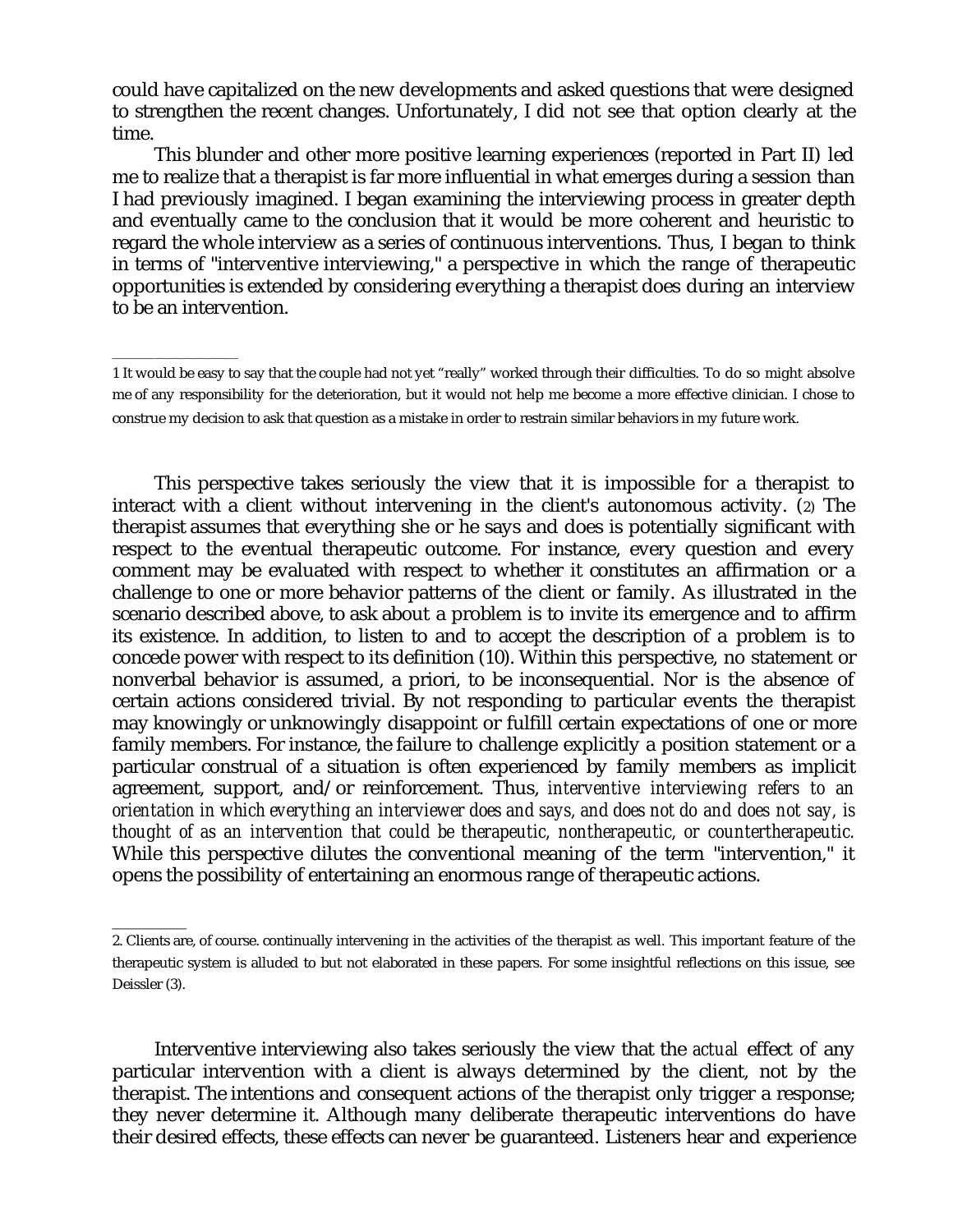only that which they are capable of hearing and experiencing (by virtue of their history, emotional state, presuppositions, preferences, and so on). Thus, a carefully prepared question that a therapist intends as "a therapeutic intervention" may not turn out to have any therapeutic impact whatsoever. Conversely, something that the therapist does not intend as a therapeutic intervention could turn out to have a major therapeutic effect. For instance, an ordinary exploratory question could pique the client's curiosity in a crucial area and precipitate a major change in patterns of thought. Indeed, it is not uncommon for clients to report that they were significantly influenced by a particular question that seemed relatively unimportant to the therapist.

Adopting the perspective of interventive interviewing orients therapists to focus more closely on their own behavior within the vicissitudes of the therapeutic system, not just on the client system. When every action is regarded as an intervention, therapists are drawn toward attending to the ongoing effects of their behaviors in order to distinguish those actions that were, in fact, therapeutic from those that were not. In addition, when something undesirable occurs among family members during the interview, therapists are more liable to examine their own behavior as a possible trigger. With this increased scrutiny of the interaction between therapist and client, the discrepancy between therapeutic in tent and effect on the client becomes even more apparent. Consequently, therapists become more inclined to reflect carefully on all their actions before acting, not just on those that they previously might have chosen to define as "interventions." However, it is impossible to monitor every response and to reflect consciously on the details of every action before acting. The complexities of this perspective could quickly become totally unmanageable unless the therapist develops and implements some organizing priorities. One approach to this complexity is to establish guidelines which, when mastered, can be adopted as nonconscious therapeutic postures that facilitate desired actions and restrain undesired ones.

## **THE NEED FOR A FOURTH GUIDELINE**

In their original paper (13) on how to conduct a systemic interview, the Milan team outlined three principles to guide the therapist. These principles or guidelines are now fairly well known, and "circular interviewing" is the term often used to refer to the style of inquiry associated with their application. Several authors have begun describing and elaborating various aspects of this method of enquiry (3, 4, 6, 8,11,12,14,15,17). At the end of the original paper, the Milan team raised an intriguing question: "Can family therapy produce change solely through the negentropic effect of our present method of conducting the interview without the necessity of making a final intervention?" (p. 12).3 I would like to propose an affirmative answer: "Yes, circular interviewing alone can, and does, trigger therapeutic change." The basis for this affirmative response is clarified if one distinguishes a fourth interviewing guideline, namely, "strategizing," and recognizes circular questioning as a type of interventive interviewing.

\_\_\_\_\_\_\_\_\_\_\_\_

Anyone who has observed the members of the Milan team conduct therapy will know that they plan each and every move with great care. The process of generating plans of action, evaluating them, and deciding on which course to follow is not limited to the intersession discussion when they prepare the final intervention. It occurs throughout

<sup>3</sup> The term "negentropic" as used by the Milan team implies "ordering" or "organizing." See the original paper (13) for an elucidation of this concept.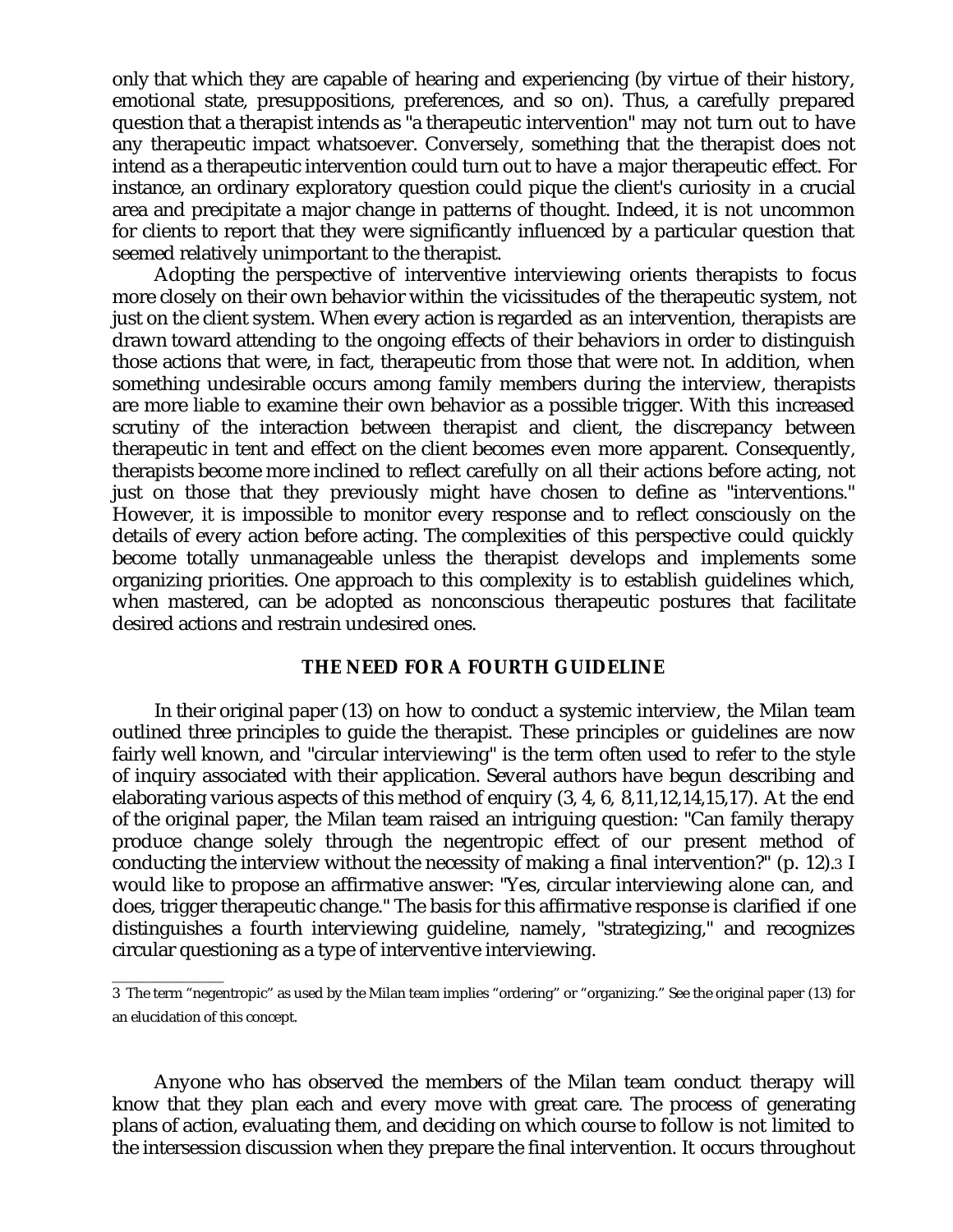the session. Indeed, the interviewers are continually making decisions on a moment-tomoment basis as the interview unfolds. In effect, they are posing questions to themselves and are answering them, either consciously or nonconsciously. Some of these questions might be: "Which hypothesis should I explore now?"; "Is the family ready to talk openly about that subject?"; "What would it mean not to explore that area just yet?"; "Which question should I ask?"; "What effect do I want?"; "How should the question be formulated?"; "To whom should I address it?"; "Should I pursue this issue further or explore another?"; "Should I pick up on the child's sadness now or ignore it?"; "Should I lean forward and offer Kleenex or should I ask a question that might trigger other family members to respond?", and so on. The answers to these questions arise from the therapist's history of socialization as a human being in general and of his or her specific development as a therapist. The team behind the mirror is also actively evaluating the therapist's activity, and if they have suggestions for a significant shift in the course of the interview they interrupt the session and call the therapist out to confer briefly. Most observers would readily agree that the whole therapeutic endeavor revolves around judgments about what a therapist should and should not do when interacting with the client or family.

This decision-making process is implied but not adequately accounted for in the three interviewing guidelines that the Milan associates originally described. Hence the appropriateness of delineating a fourth to guide therapists in making these choices. *Strategizing may be defined as the therapist's (or team's) cognitive activity in evaluating the effects of past actions, constructing new plans of action, anticipating the possible consequences of various alternatives, and deciding how to proceed at any particular moment in order to maximize therapeutic utility.* As an interviewing guideline, it entails the therapists' intentional choices about what they should do or should not do in order to guide the evolving therapeutic system toward the goal of therapeutic change. In labeling this guideline, I chose the root term "strategy" to emphasize that therapists adopt a stance with a definitive commitment toward achieving some therapeutic goal. The gerund form, -ing, was chosen to emphasize its active nature; that is, it is an active process of maintaining a network of cognitive operations that result in decisions for action.4

It is possible to distinguish several levels of strategizing. In these papers, I will focus mainly on two: strategizing about general conceptual *postures* for a therapist to adopt, and strategizing about specific verbal *actions* for a therapist to enact. The four interviewing guidelines will be presented as conceptual postures (in Part I) while the questions asked in the session will exemplify actions (see Parts II and III). These levels are, of course, intertwined in that certain actions are easier to perform when a therapist has assumed one posture as opposed to another. For instance, it is easier to ask a genuinely exploratory question from a posture of neutrality, and it is easier to ask a confrontative question from a posture of strategizing. Having chosen to adopt a particular posture, the therapist can focus attention on other details and remain assured that the posture itself will guide his or her ongoing actions.

\_\_\_\_\_\_\_\_\_\_\_\_\_\_\_\_\_\_\_

<sup>4</sup> The notion of "strategizing" has much in common with, but is not equivalent to, that of "strategic therapy." The latter refers to a commitment to a specific school of therapy, just as systemic therapy and structural therapy imply commitments to alternative schools. Strategizing implies a commitment to purposive therapeutic change in general, and as a guideline may be applied to all therapies. The intentionality inherent in strategizing will be discussed in Part III.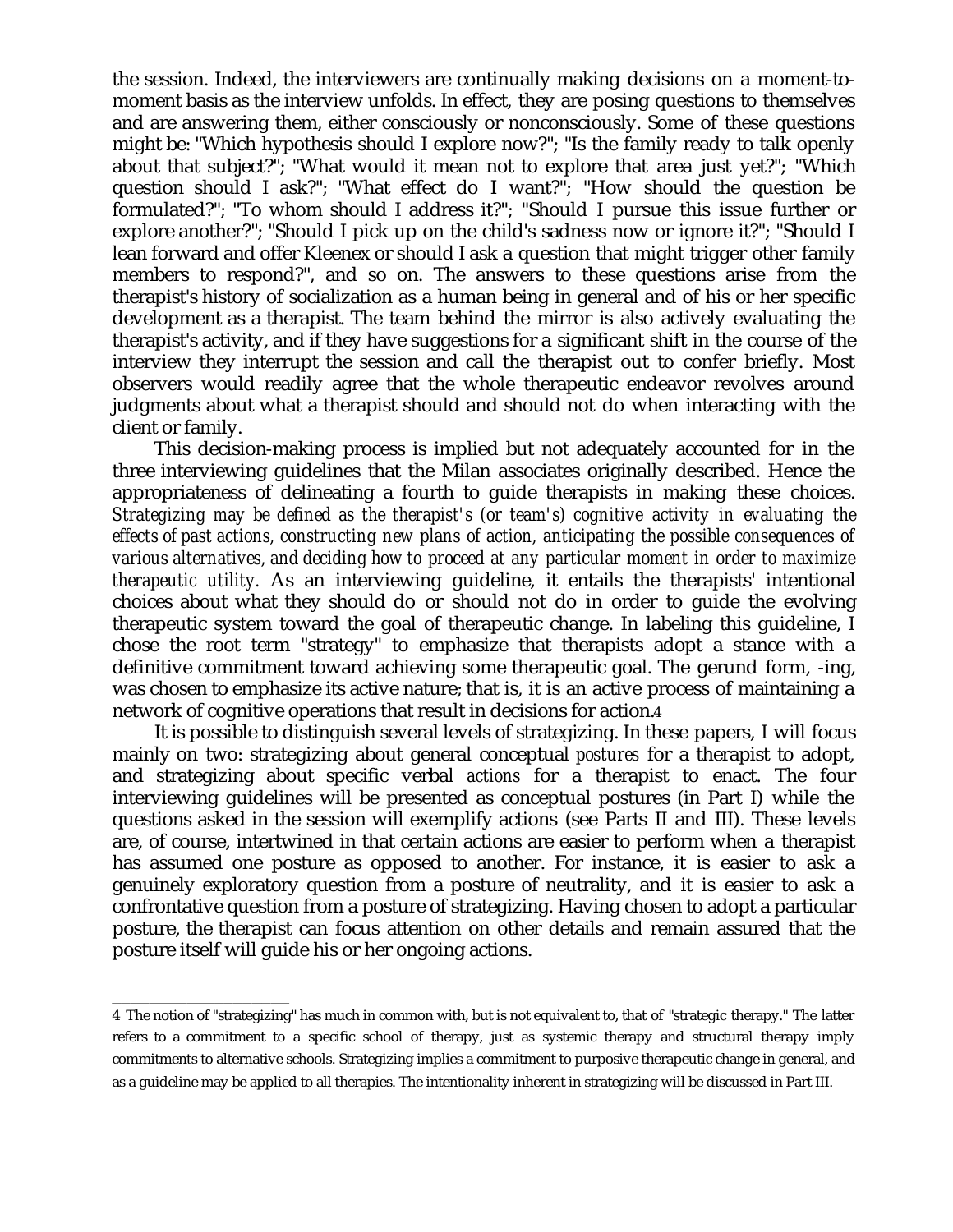## **A MINOR REFORMULATION OF HYPOTHESIZING, CIRCULARITY, AND NEUTRALITY**

In describing these three guidelines as conceptual postures, I am trying to bring them out of the abstract realm of transcendent principles into the concreteness of clinical activity, and to encourage therapists to accept more personal responsibility for adopting them. A conceptual posture may be defined as an enduring constellation of cognitive operations that maintain a stable point of reference which supports a particular pattern of thoughts and actions and implicitly inhibits or precludes others. Like a physical posture, it may be adopted without conscious awareness during the spontaneous flow of activity during an interview. Alternatively, it could be taken up deliberately as a way of preparing for certain actions or avoiding others. Conscious awareness in assuming a specific posture may be helpful when a therapist is learning to develop new patterns of behavior, but once mastered, the posture tends to become part of the therapist's nonconscious flow of activity (much like the physical posture of an actor, a musician, or an athlete).

To choose to adopt a posture of hypothesizing is to apply deliberately one's cognitive resources in order to create explanations. One activates those cognitive operations that seek connections among observations, reported data, personal experience, and prior knowledge, in order to formulate a generative mechanism that might explain the phenomenon one wishes to understand. The Milan team's statement about hypothesizing includes an excellent description of the issues involved. I encourage any reader not already familiar with their paper (13) to study it carefully. The only issue I wish to emphasize here is the difference between circular hypothesizing and lineal hypothesizing. If our conceptual posture is oriented to create circular and systemic explanations, we will tend to ask circular questions. If our posture is oriented to create lineal explanations, we will ask lineal questions. At the same time, however, circular and lineal questions as interventions are liable to have quite different effects in the interview. Circular questions usually have far more therapeutic potential than lineal ones (see Part III). Thus, to optimize our therapeutic impact during the process of interventive interviewing, it is useful to develop expertise in adopting a posture of circular hypothesizing.

To describe circularity as a conceptual posture requires some preliminary comments. This principle, as originally described by the Milan team, has led to considerable confusion, with varying interpretations about what is entailed. The confusion appears to have resulted from a failure to draw a clear distinction between the circular aspects of the observed system (the family) and the circularity of the observing system (the therapistfamily unity). This distinction separates first order cybernetics (the cybernetics of observed systems) from second-order cybernetics (5) (the cybernetics of observing systems) and delineates very different domains (even though the first is incorporated as a component in the second). In this discussion, I will limit the notion of circularity as an interviewing guideline to the second domain and apply it to the recursive feedback in the therapeutic (observing) system. Other aspects of the original definition are allocated to other guidelines. For instance, first-order cybernetic descriptions regarding reciprocity in "differences" and circular patterns among family members are regarded as part of circular hypothesizing. Decisions about what kinds of questions to ask, such as triadic questions to reveal a family's circular patterns, are accounted for in the new guideline of strategizing.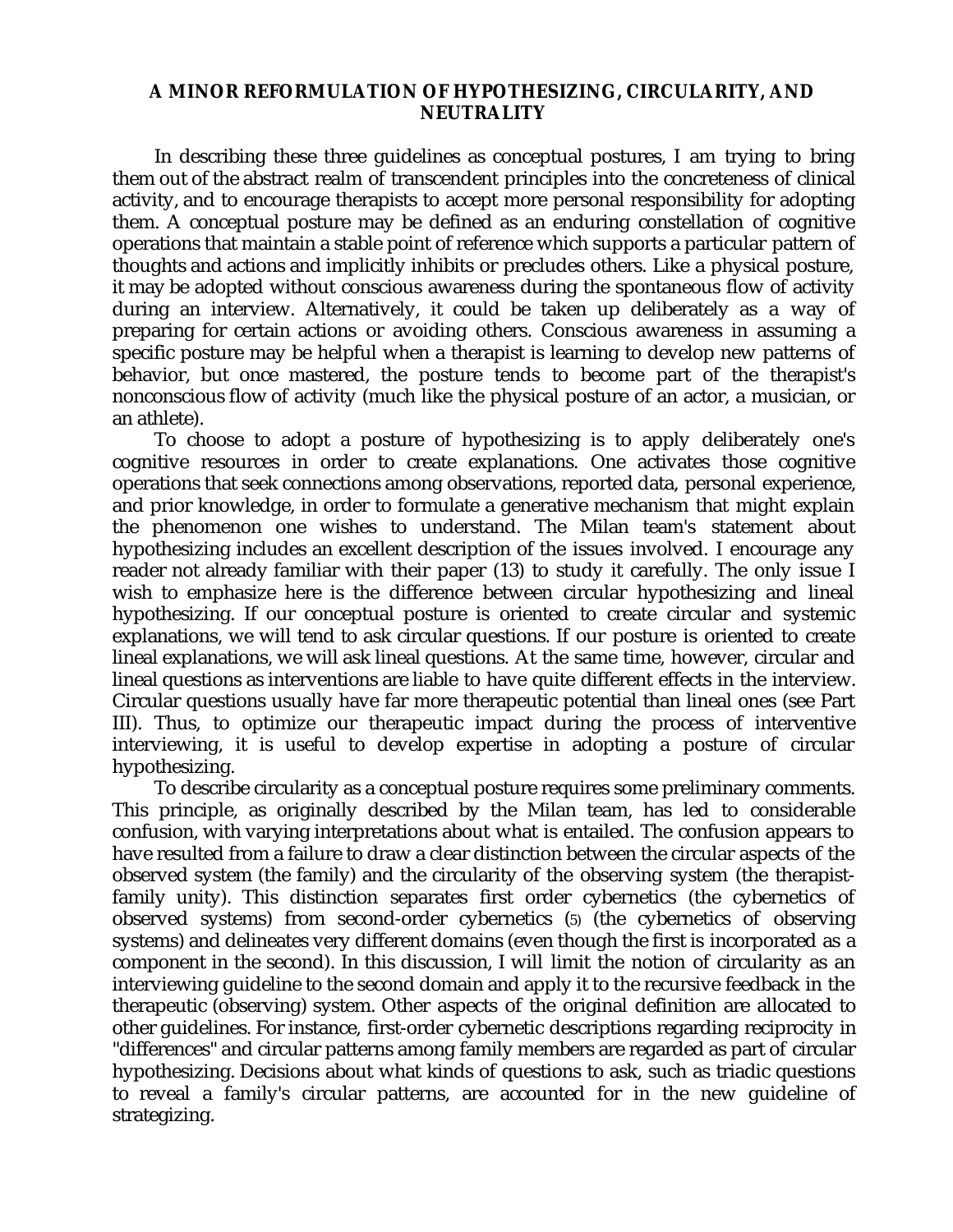6 Heinz von Foerster (5) has been a central figure in the elaboration of this distinction. For an excellent historical account see Keeney (7).

\_\_\_\_\_\_\_\_\_\_\_\_

 $\overline{\phantom{a}}$  , where  $\overline{\phantom{a}}$ 

Given this reformulation, circularity refers to the dynamic structural coupling between the therapist and the family that makes it possible for the therapist to draw distinctions about the family. As a conceptual posture, it entails an acute sensitivity on the part of therapists to nuances in their own sensory responses during their recursive interaction with clients. It includes an acknowledgement of the discontinuity between intent and effect (as described in the introduction), and orients therapists to attend to what they perceive as the ongoing behavior of clients in the evolving therapeutic system. The more astute the observing, the more the therapeutic responses can be refined to fit the family's responses, and the more closely therapist and family become coupled. Therapists are by no means passive in this observing process. Just as the eye, in order to see, needs to move back and forth with a continual micro-nystagmus in order to distinguish "differences" in the patterns of light falling upon the retina, so therapists must continually probe family members by asking questions, paraphrasing their answers, and noting their verbal and nonverbal responses in order to draw distinctions about their experiences. Indeed, this activity on the part of the therapists is the major reason this guideline is labelled "circularity" rather than simply "observing." Continual movement on the part of the therapist in relation to the movements of the client or family is essential if therapists are to become more refined in structural coupling with them in the therapeutic system. It is the nature of this coupling that provides the foundation for all of the other cognitive operations in the course of therapy. 6

As with hypothesizing, there are variations in the posture of circularity. Two contrasting modes may be referred to as "caring circularity" and "obligatory circularity." The first is based on natural human love, the second on coercion. They lead to different ways of being structurally coupled in the therapeutic system. To adopt a loving posture is to attend selectively to those differences in the responses of the client(s) that offer space for the therapist to be genuinely supportive of the autonomous growth and development of the client(s). On the other hand, to adopt a posture of circularity by "necessity," perhaps because the therapist realizes that she or he must do so in order to be a "good" clinician, is to attend selectively to those responses of the client(s) that provide openings for the therapist to be therapeutically efficacious. While these variations in circularity may not always be mutually exclusive, whichever posture the therapist adopts as the priority will significantly influence the direction and tone of the interview. On the one hand, the client(s) may experience warm and sensitive understanding and, on the other hand, insensitive and penetrating scrutiny.

*Neutrality* as an interviewing principle is a difficult notion to understand because, strictly speaking, it is physically and logically impossible to remain absolutely neutral. At the moment one acts, one is not being neutral with respect to that specific action; the behavior affirms itself. Thus, the clearest behavioral manifestation of neutrality might be "not to act." However, in situations where action is expected, not to act may be construed as a definitive action; furthermore, it is antithetical to the need for action in circularity.

<sup>6</sup> For a theoretical grounding regarding the nature of cognition upon which this view of circularity has been elaborated, see Maturana and Varela (9).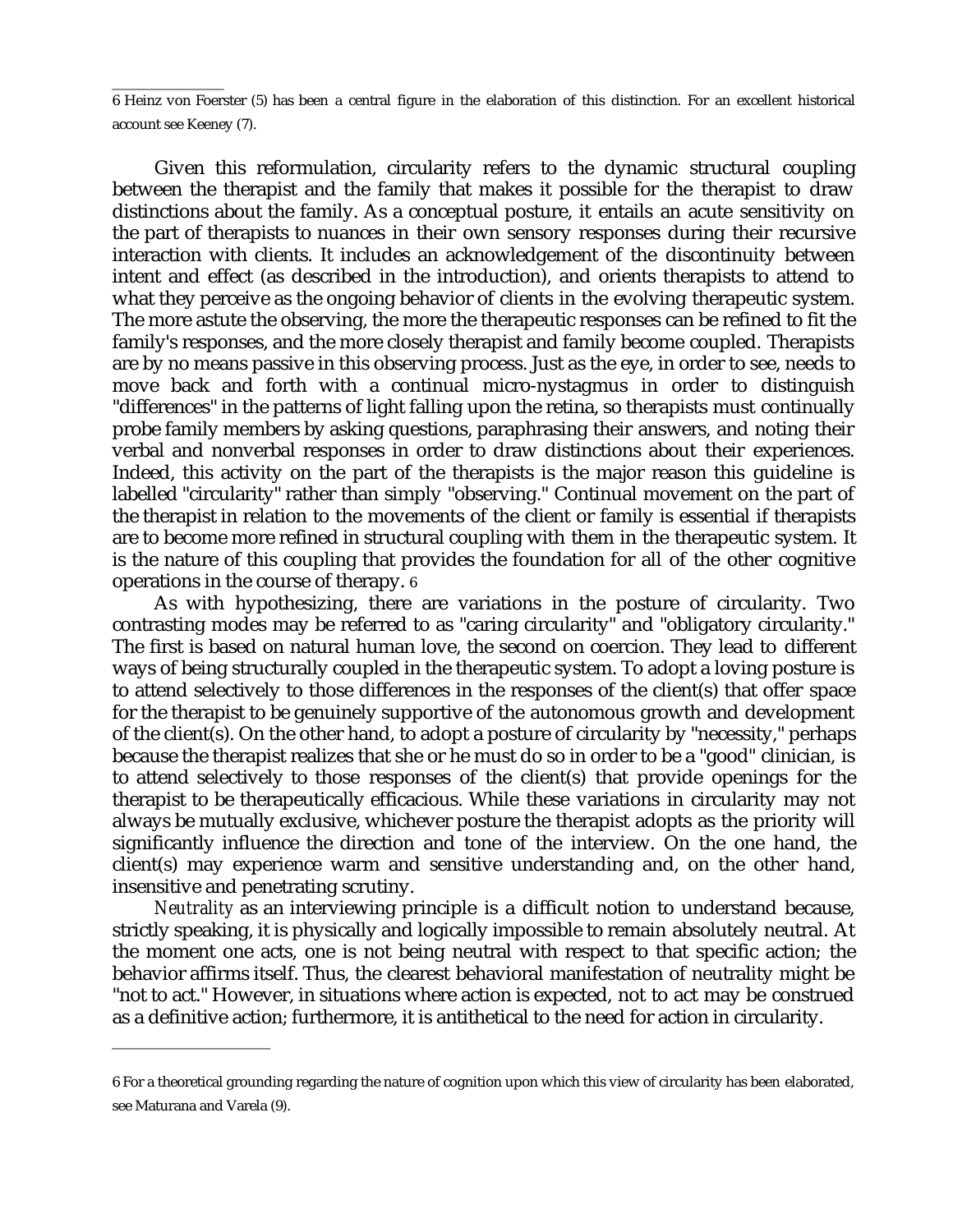In actual practice, the therapist does act (as guided by the other guidelines) but strives to balance the movements so that the net result is to maintain an overall posture of neutrality. Thus, time is an important component of this posture. The therapist participates in an ongoing "dance" with the client or family and maintains a careful balance in relation to the various desires of family members (much like the continual movements of a tightrope walker to maintain balance in relation to gravity). The logical difficulty applies at the level of meanings and values where a therapist either takes a certain position on an issue or does not. To not take a position is to take the position of not taking one, that is, to be noncommittal, to decide not to decide, or to be deliberately evasive. Nor does the synthesis of "both/and" escape the dilemma. The synthesis is the beginning of a new dichotomy; both/and versus either/or. The problem in drawing distinctions is inherent in the language, which we cannot escape. With respect to meanings and values, neutrality is closest to taking the position of remaining noncommittal.

Despite these difficulties, neutrality is an extremely important guideline in systemic therapy. To be neutral in an interview is to adopt a posture in which the therapist accepts everything as it is taking place in the present, and avoids any attraction to, or repulsion from, anything that the client(s) says or does. The therapist remains open to whatever happens, and flows with the stream of spontaneous activity, not against it. At the same time, however, the therapist avoids being drawn into taking a position for or against any person or issue. In addition, the therapist remains open to reconsider whatever she or he has construed to be happening. By releasing any attachments to his or her own perceptions and intentions, the therapist's neutrality insures more flexibility in overall interventive behavior. There is more space for the intuitive, nonconscious aspects of cognition to emerge and become active in the therapeutic process. In neutrality, the therapist does not claim to know what is accurate or true, what is useful or not useful, but instead places "objectivity in parenthesis." 7 For instance, when a husband complains that his wife is being unreasonable with a child, the therapist listens and accepts the husband's complaint as his action in the present, then listens to and accepts what the wife has to say. The therapist does not agree or disagree with the husband's or the wife's views, that is, avoids aligning with either of them. Nor does the therapist insist that the husband's statement was, indeed, "a complaint." By releasing any attachment to such a perception, the possibility that other intuitive perceptions might emerge are enhanced. For example, the husband's statement could constitute "a plea" to the wife that she be more accepting of him. But, if the therapist was committed to the complaint construal, the possibility that it was a plea would not be entertained. During the course of the interview the therapist may or may not choose to indicate a lack of agreement or disagreement (for example, with the content or intent of the husband's statement) in the form of a question or comment, but this choice has to do with strategizing. Neutrality itself is limited to a conceptual posture in which the therapist is immersed in experiencing the present as fully as possible and accepting everything that occurs as necessary and inevitable, including the family's and his or her own construals.

 $\overline{\phantom{a}}$  , where  $\overline{\phantom{a}}$ 

<sup>7</sup> In his theoretical work on cognition, Maturana draws the important distinction between objectivity and objectivity in parenthesis. The latter entails the recognition that an object, event, idea, belief, and so on, is a distinction made by an observer. There can be as many different, yet valid, distinctions as there are observers to make them; and any individual observer can distinguish as many objects or phenomena as the coherences in his or her cognitive operations allow.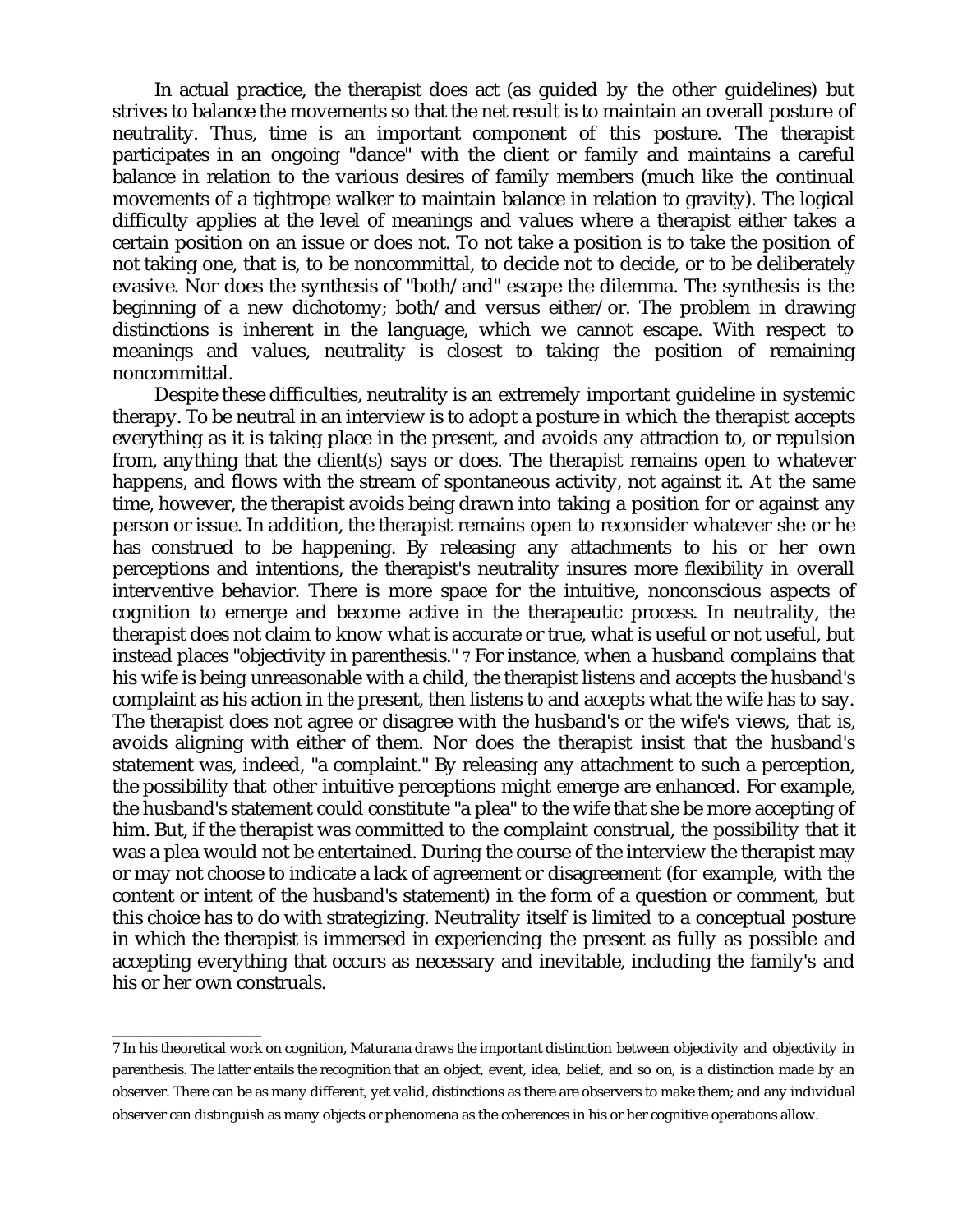It is possible to distinguish several variations in this posture. Indifferent neutrality, the purest form, implies a posture in which a therapist attends to and accepts everything with equal interest. In so doing, however, this may convey a relative lack of concern for clients as unique human beings. Affirming neutrality is more differentiated. It orients a therapist to attend to individuals as persons and to accept them as being human, in whatever way they happen to be. It tends to support therapist behavior that confirms the other and, hence, is very engaging. In this respect, caring circularity and affirming neutrality constitute mutually supportive and synergistic postures. Aloof neutrality emerges when a therapist has difficulty accepting others without agreeing with them. Consequently, the therapist takes a metaposition and remains somewhat distant. Strategic neutrality implies a slippage toward strategizing, to using neutrality as a strategic change technique rather than as a posture of acceptance. For instance, to remain deliberately neutral with respect to persons by equalizing talk-time, when the therapist perceives the family to be organized as having a single spokesperson, reflects a choice that arises out of strategizing.

In essence, however, neutrality contrasts sharply with strategizing. While neutrality is founded on an acceptance of "what is," strategizing is based on a commitment to "what ought to be." Leaning too far in either direction can impede a therapist's potential. If a therapist adopts too much neutrality, and only accepts things as they are, eventually he or she stops doing therapy. Thus, this danger is self-limiting. On the other hand, if a therapist adopts too much strategizing, becomes too purposive, she or he may become blind and violent. In his writings on the mind, Bateson (1, 2) warns us about the inherent blindness and lack of wisdom in too much purpose. Unless therapists are able to adopt some degree of neutrality they will not be able to see and experience "the other side" of an issue. Furthermore, therapists who are too strongly committed to their own ideas and values about "correct" solutions can easily become "violent" in imposing them on a "resistant" client or family. When this happens, the strategic means defeat the therapeutic end, and more neutrality is clearly in order. Fortunately, a strategic commitment to neutrality as a posture in its own right, that is, not to be so purposive, can help reduce the blindness and potential violence of excessive purposiveness.

A brief clinical vignette may help illustrate the therapeutic consequences of neutrality. While interviewing a man who had been incestuously involved with his stepdaughter, I found myself becoming increasingly frustrated by his unwillingness to acknowledge responsibility for what he had done. I was intent on getting him to accept personal responsibility as a first step toward a commitment to change his patterns of behavior. I realized that I was not being sufficiently neutral but, being repulsed by his behavior, found myself unable to change my posture. When my frustration almost reached the point of anger, I excused myself and left the therapy room. Once I was in the hallway, I could concentrate on trying to regain a neutral stance. By developing some circular hypotheses about how certain activities of his wife and stepdaughter (as well as some memories from his childhood) participated in a systemic pattern that included his incestuous behavior, I was able to regain a conceptual and emotional posture of neutrality. When I returned and resumed the interview, he began responding to my change (in manner and tone) by becoming progressively more open. Only then could I begin to see that he was far more frustrated with himself than I was. Indeed, he was furious with himself to the point of being suicidal for what he had done. I then proceeded to work with these feelings and to help him modify some of his inappropriate ideas and behavior. Thus, giving the posture of neutrality priority proved to be very therapeutic in this case.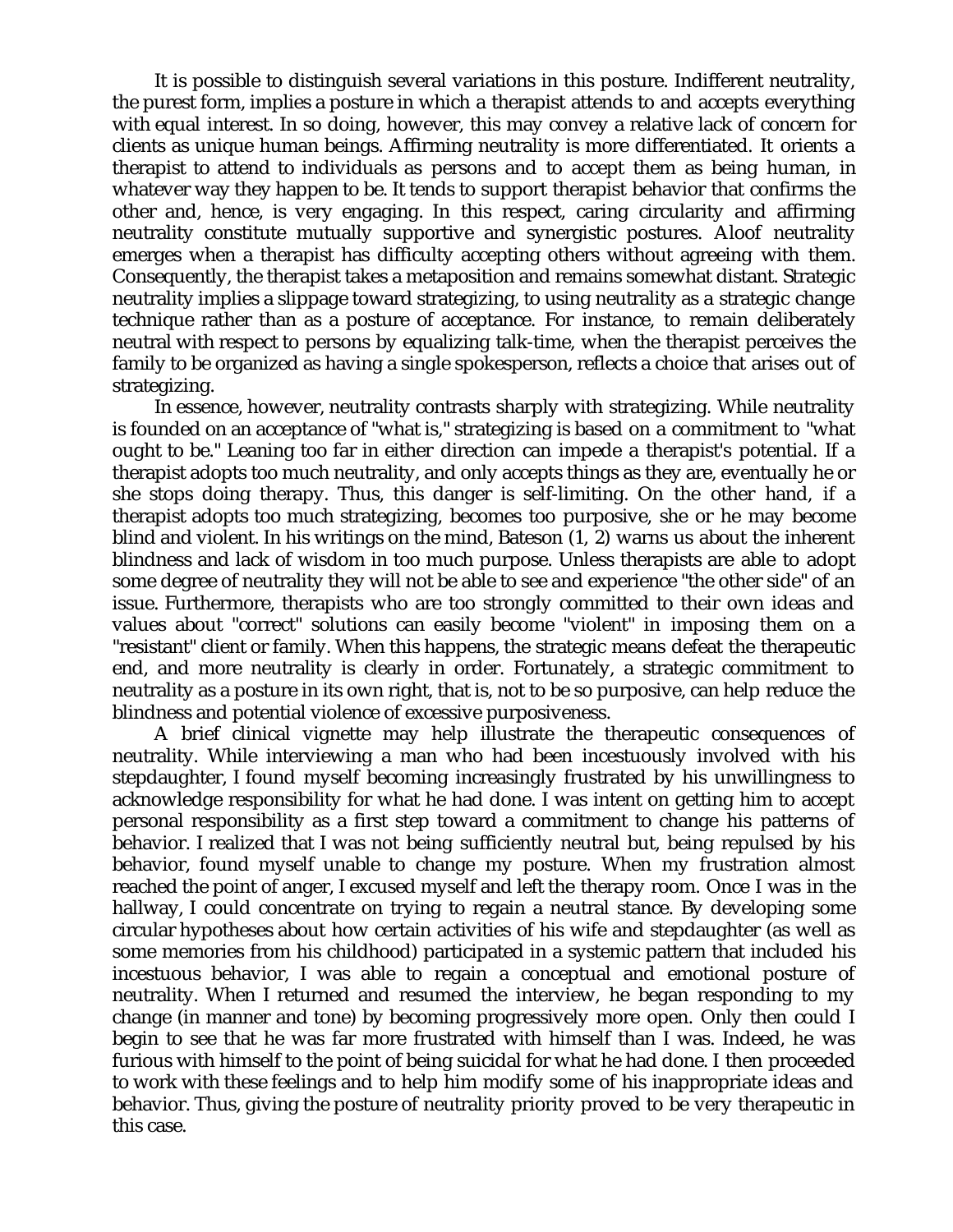Is it reasonable to wonder whether it is possible to adopt postures of strategizing and neutrality at the same time? After all, they are contradictory positions in many respects. Fortunately, the human nervous system is sufficiently complex so that we can operate at multiple conceptual levels and within different domains simultaneously. Thus, we can be strategizing about the need to maintain neutrality at one level, adopt the latter relational stance at another, and at the same time be asking questions out of circular hypothesizing and adjusting ourselves to the client's sensitivities in circularity in other domains. Indeed, we are probably employing some aspects of each conceptual posture nonconsciously most of the time while conducting therapy.

#### **STRATEGIZING ABOUT CONCEPTUAL POSTURES**

As noted earlier, the guideline of strategizing may be applied at several levels. Indeed, it could orchestrate the entire spectrum of the therapist's perceptual, conceptual, and executive activities. In this way, the inherent commitment to therapeutic change could permeate the whole interviewing process, even down to the level of nonverbal and paraverbal behaviors like hand and leg movements, body orientation, direction of gaze, tone of voice, cadence of speech, and so on. What would be extremely important to include, however, is strategizing about our own strategizing. This has already been alluded to above and requires hypothesizing about ongoing developments in the therapeutic system. We need to keep noticing whether or not our decisions to act therapeutically are, indeed, being therapeutic at any particular moment. For example, I needed to recognize that my earlier choice to encourage, cajole, push, and even "force" the incest-prone father to explicitly acknowledge his responsibility was constraining my therapeutic potential, otherwise I may not have abandoned that course of action and could have lost the case altogether. On other occasions I have found it useful to try helping by not helping (16). Therapists are more liable to develop this capacity to strategize about strategizing if they choose to opt for a posture of *personal* strategizing, by which I mean that they decide to take full personal responsibility for their choices and actions. This stance may be contrasted with *projective* strategizing in which decisions are made because the therapist "was forced to" or "had no choice" as a result of external factors (for example, the "real" situation or the "correct" rules of treatment). Personalizing one's choices is a way to maintain more flexibility and freedom of movement in strategizing. That is, it is always easier to change one's own construals and choices than to change an "externally determined" situation.

Another major dimension of strategizing is the size of the unit of activity that the therapist is strategizing about. Obviously, this is related to the level of strategic focus (choice of specific nonverbal movement, type of question to ask, general therapeutic technique to employ, conceptual posture to adopt, and so on), but it is not exclusively determined by level. For instance, if the therapist is strategizing at the level of specific therapeutic techniques or strategies, he or she could be formulating a specific question to get past an apparent impasse, or could be strategizing about a whole sequence of questions that might occupy a major portion of the interview. It is beyond the scope of this paper to discuss the way in which the posture of strategizing supports the implementation of particular treatment techniques. My primary purpose here is to introduce the notion of strategizing as a foundation for interventive interviewing.

One task in embracing this perspective on interviewing would be to strategize about developing competence in maintaining a constellation of carefully refined conceptual postures so that one's spontaneous responses at any particular moment would likely be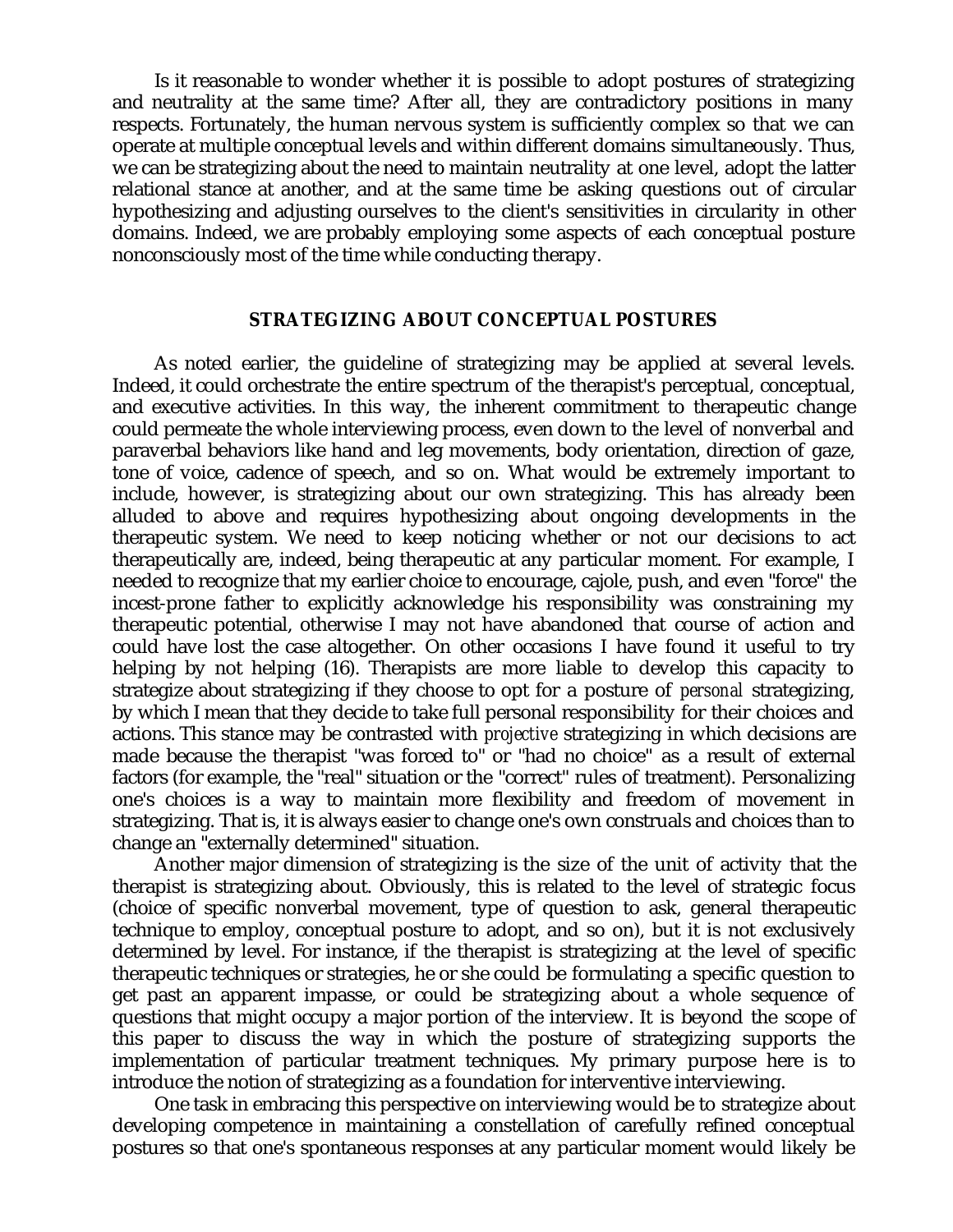therapeutic. To do this with conscious deliberation, a therapist would have to critically examine what his or her current inclinations are (preferably with the help of a supervisor or colleague) and decide on modifying and/or strengthening specific areas. For instance, if one decided to strengthen skills in circular hypothesizing, one might join a clinical team that is committed to systemic brainstorming. However, if one wanted to develop substantive expertise in this area (especially after a history of prolonged immersion in a culture disposed toward lineal thinking), one might have to undergo considerable theoretical study, self exploration, and perhaps some "corrective" personal experiences. As one's expertise and security in holding a certain stance develop, there is a natural shift in focus from decisions about the posture to its behavioral products, that is, to the specific questions, sequences, and nonverbal activity that flow from it.

A second task would be to organize a heuristic direction for the flow of the therapist's consciousness. For instance, a logical sequence for focused attention is to examine the products of circularity, then those of hypothesizing, then of strategizing, then of neutrality, and back to circularity. In other words, therapists can begin by drawing distinctions about the family in the recursive interaction of circularity and take these observations into hypothesizing. Having developed a hypothesis of some sort (possibly including the hypothesis that what one still lacks is a clear hypothesis about the family), they make some strategic choices about what to pursue (for example, first elicit more information) and how to do so (perhaps explore how they decided to come for therapy). These decisions become the basis for purposive actions (like asking about the initiative for a referral). Having intervened, one jumps back (conceptually and behaviorally) to a position of neutrality to accept whatever happens. One observes the family for differences in their responses (the father may interrupt the mother to point out that the pediatrician sent them) and a new circuit begins. The new observations are taken into the ongoing process of hypothesizing, and on the basis of a modified hypothesis (for example, the husband is minimizing family initiative for help), the therapist once again begins strategizing about what to do (Should I ask the wife who first thought about and is most interested in therapy, or should I respect the husband's sensitivity and ask about the pediatrician's views?). Thus, while the interview is taking place the therapist may attend to the products of circularity, hypothesizing, strategizing, neutrality, and circularity in a recursive circuit that is parallel to the scientific method. Disciplined application of this recursive pattern of thought and action would probably significantly enhance the therapeutic effectiveness of interventive interviewing.

Another task may be to develop a special sensitivity to cues in the therapeutic system that suggest that a major shift in posture is indicated. For instance, when the atmosphere in the interview has become constrained or is oppositional, it is likely that the therapist is leaning too heavily in the direction of strategizing. The client(s) may be experiencing the therapist as highly judgmental or as demanding too much change. This should be a cue for the therapist to shift posture and to become more neutral. On the other hand, if the session seems rather dull or boring, there is probably a need for more vigorous strategizing. When an interview seems to lack direction, more hypothesizing (including hypotheses about the therapeutic system) is clearly indicated. If the therapist does seem to have clear hypotheses, yet the session does not seem to be very fruitful, one can give more refined attention to what the clients are actually doing and experiencing by focusing on the feedback in circularity. New "differences" or distinctions need to be drawn from the experiences of family members that may intervene in the the therapist's existing hypotheses. In addition to learning to pick up and respond to such cues, a therapist should remain open to s intermittent re-evaluation and refinement of